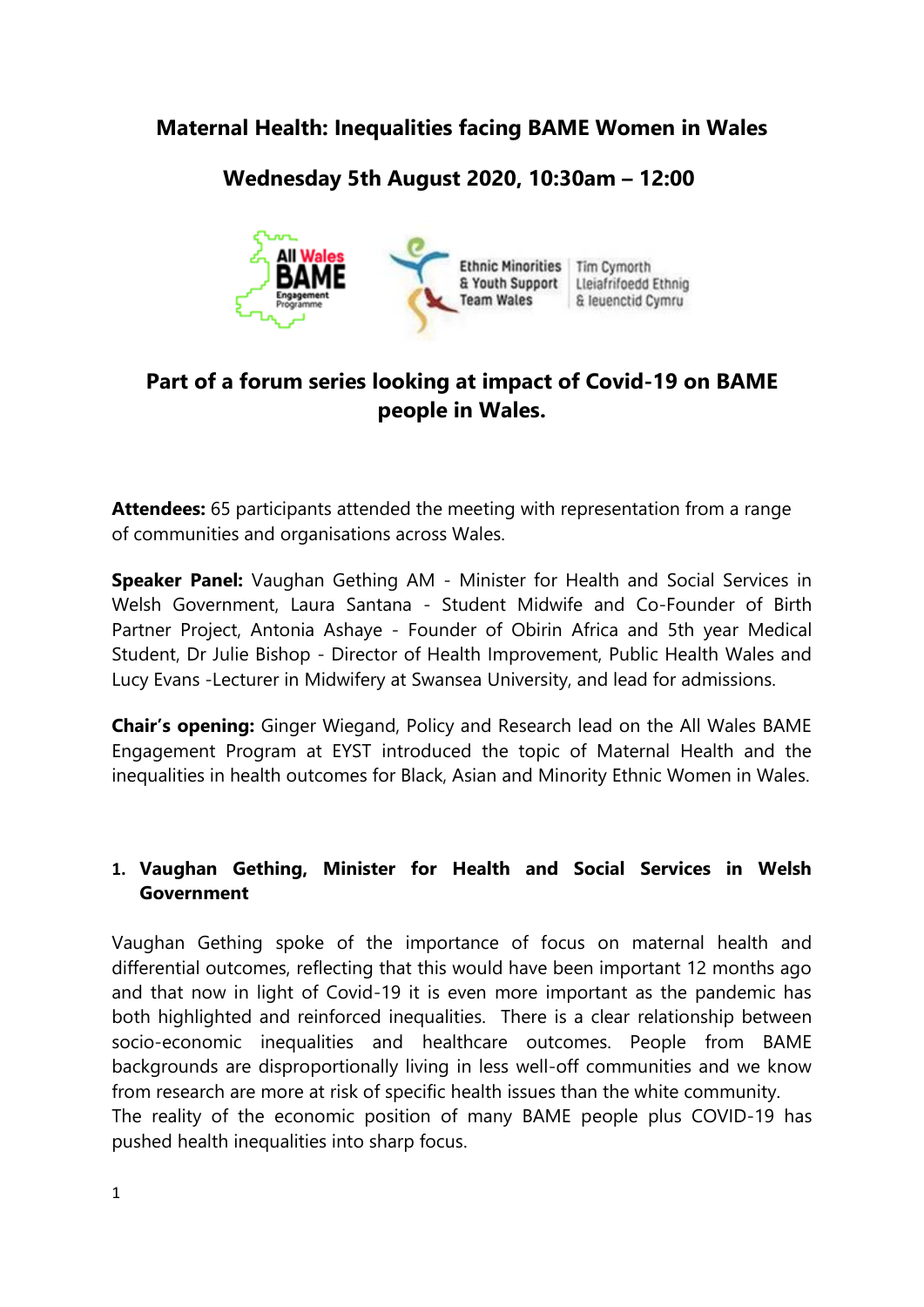There is movement in Welsh Government to look at these issues with two groups focusing on WG response including one group led by Professor Keshav Singhal and the socio-economic sub-group of the Covid-19 task force chaired by Judge Ray Singh.

Welsh Government was also involved in research with Oxford University looking at maternal and perinatal mortality which found that BAME women made up over half of all women who died as a result of childbirth complications. It also found that Asian women were 4 times and Black women 8 x more likely to be admitted to hospital with Covid-19 than white women and that these admissions mostly happened in the third trimester. The Royal College of Midwives also were part of this research study.

Maternal mortality and differential outcomes for BAME women is an issue for the whole of our healthcare system. We are proud of our NHS but we recognise we still have more to do. We need to recognise we have a problem and by recognising we have a problem we will be able to take action to tackle the problem.

#### **2. Laura Santana, Student Midwife and Co-Founder of Birth Partner Project**

Laura has been asked to speak based on her experience as a  $3<sup>rd</sup>$  year student midwife and co-founder of the Birth Partner Project in Cardiff which supports women seeking sanctuary and refugee women who face birth alone. The project supports women peri and post natal as well as during labour.

There are multiple barriers and difficulties that BAME women face. These barriers are complex and multi-faceted and include the impact of poor housing, benefits systems and language issues to name a few. Language is key because the pre-requisite of maternity care is informed consent. If interpreters are not being used, then we don't have informed consent and we can't find out about fundamental indicators of ill health such as reduced foetal movements.

There is both excellent and poor practice in maternity care in Wales. Access to interpreters should be an integral part of healthcare; it should be financed appropriately and not just be an add-on. We should be listening to women's experiences and hear them if they tell us they are experiencing poor standards of care. We must be able to scrutinise our practice, even if it makes us uncomfortable.

Health professionals need to recognise their unconscious bias, cultural and institutional racism. Witnessing racism as a student midwife is often difficult to challenge due to the hierarchy of the hospital environment. There are a lot of cultural attitudes and racial bias towards pain for example 'Traveller women never breastfeed', or 'Asian women always complain they are in pain' or 'Black women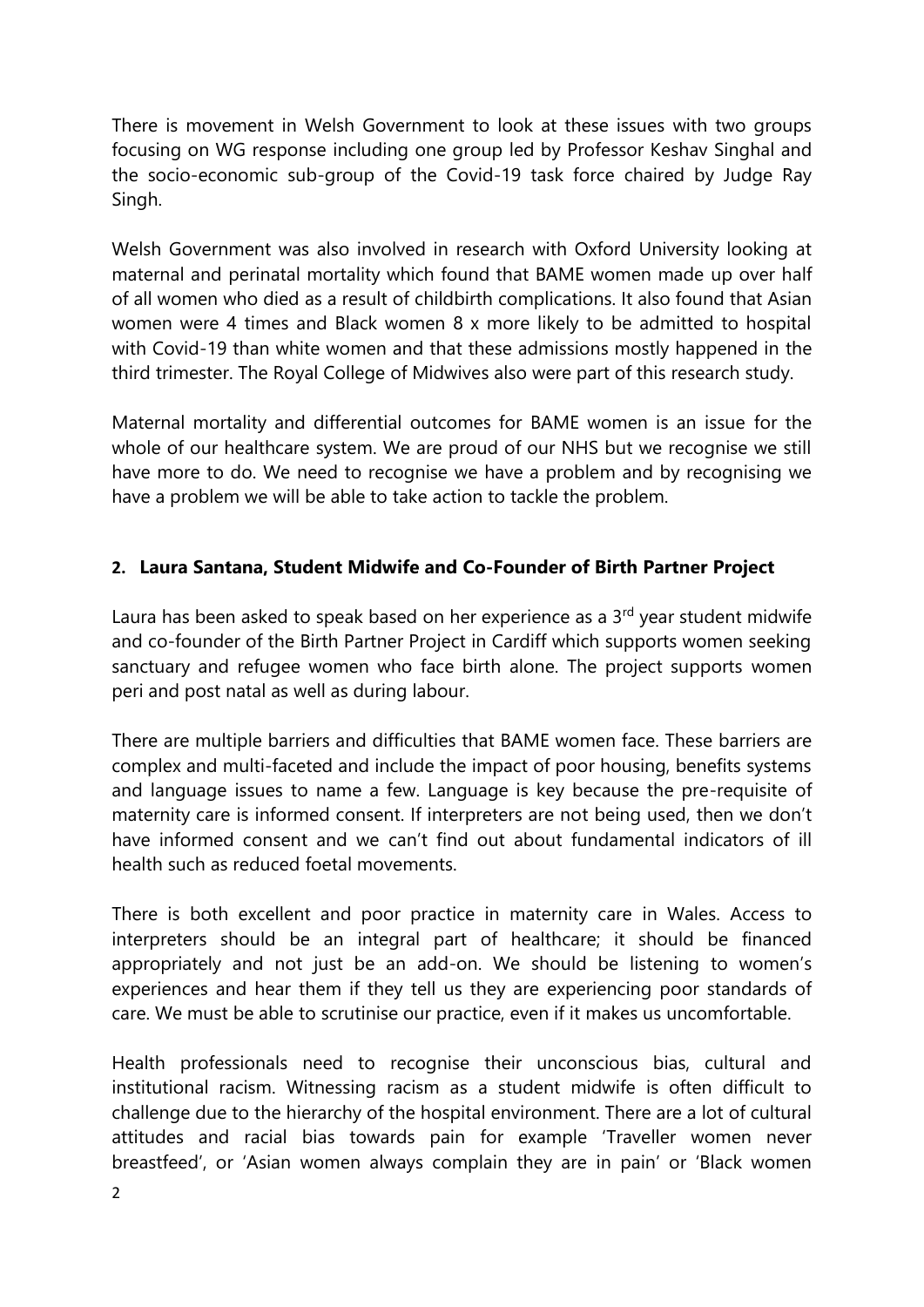don't need help with breastfeeding; they always just get on with it'. This type of racism fails to see the individual and their specific needs. Another example is with language, some babies are born with blue, black markings on their lower backs known in medical language as 'Mongolian blue spot'. Power is encoded in language and can terrorise and express so much.

### **3. Antonia Ashaye, Founder of Obirin Africa and 5th year Medical Student**

Obirin is a non-profit organisation started at the beginning of 2020 focused on educating Black women about their reproductive and sexual health. Obirin means 'woman' in Yoruba.

WHO defines maternal mortality:

*Maternal death is the death of a woman while pregnant or within 42 days of termination of pregnancy, irrespective of the duration and site of the pregnancy, from any cause related to or aggravated by the pregnancy or its management but not from accidental or incidental causes. To facilitate the identification of maternal deaths in circumstances in which cause of death attribution is inadequate, a new category has been introduced: Pregnancy-related death is defined as the death of a woman while pregnant or within 42 days of termination of pregnancy, irrespective of the cause of death.*

This definition therefore includes death by suicide and domestic violence. The EMBRRACE Report<https://www.npeu.ox.ac.uk/mbrrace-uk> statistics show that Black women in the UK are five times more likely to die than white women (despite making up 20% of women giving birth in the UK) and Asian women twice as likely to die than white women as a result of maternal mortality. Why? What are some of the disparities and inequalities facing women from BAME backgrounds in the UK?

- Socio-economic inequality leading to lower health outcomes
- Poor housing
- Language need for appropriate interpreter services
- Co-morbidities
- A perceived higher threshold for accessing services

Antonia offers 5 points to improve on to start to re-dress this inequality in maternal health:

- 1 Communication. We need effective leaflets and diagrams to aid understanding.
- 2 Professionals need to be advocates for women
- 3 We need to encourage engagement with services
- 4 We need to refrain from making assumptions
- 5 Educate patients on risks and symptoms

#### **4. Discussion and Questions – Part One**

3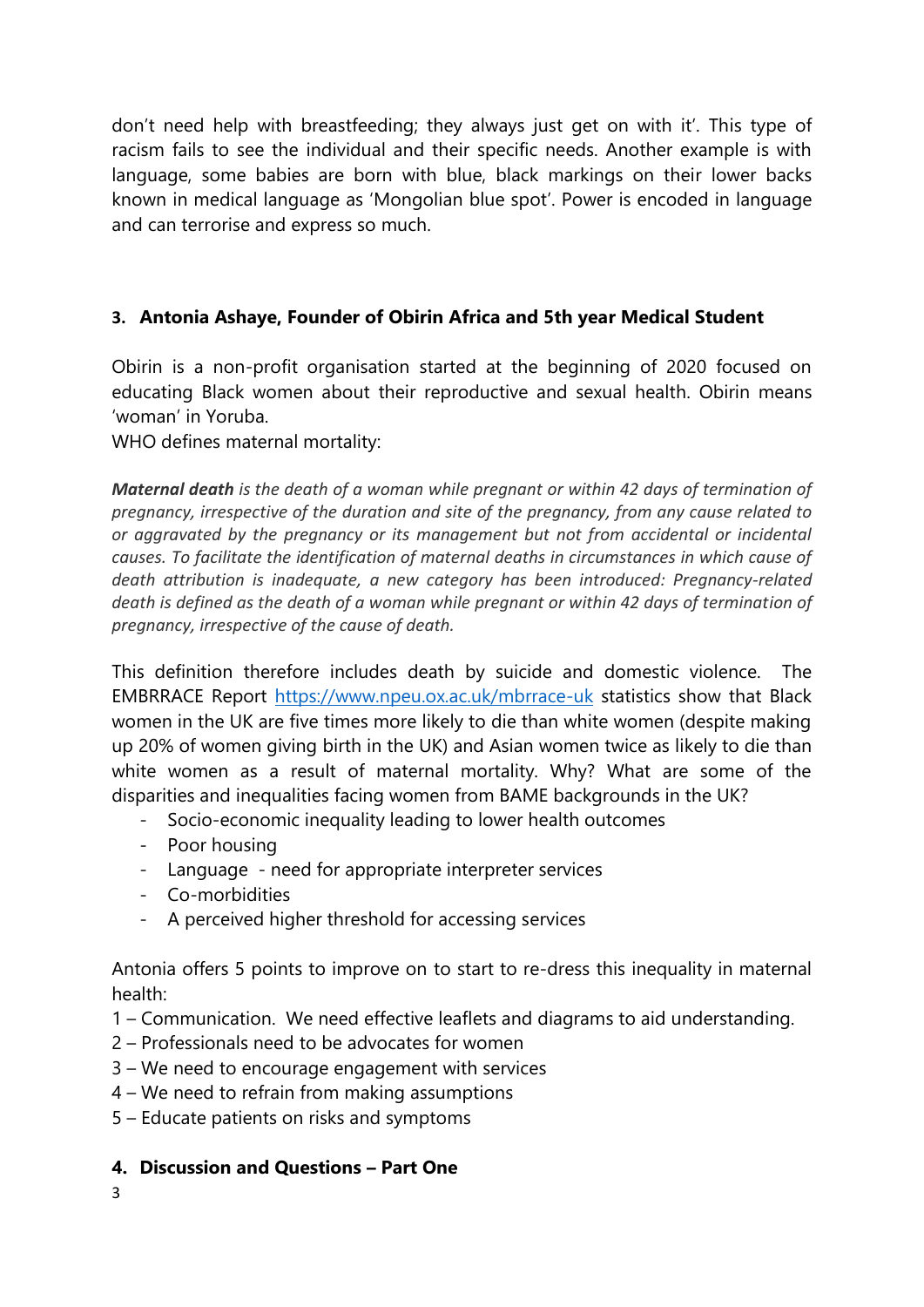Patience Bentu from Race Council Cymru – there is great risk and ignorance in assuming all BAME women's maternal health issues are the same.

Ellen Nelson-Rowe from the African Caribbean Medical Association - What current training practices are in place across Welsh NHS workforce on unconscious bias and is it compulsory?

Karen Jewell, Lead Nurse and Midwife for Chief Nursing Office in Wales – NHS in Wales has linked in with the Royal College of Midwives who are looking at this (Unconscious bias training) as part of their leadership program. It should be being rolled out across all Health Boards (HB) in Wales within the next few months. [https://gov.wales/sites/default/files/publications/2019-06/maternity-care-in-wales-a](https://gov.wales/sites/default/files/publications/2019-06/maternity-care-in-wales-a-five-year-vision-for-the-future-2019-2024.pdf)[five-year-vision-for-the-future-2019-2024.pdf](https://gov.wales/sites/default/files/publications/2019-06/maternity-care-in-wales-a-five-year-vision-for-the-future-2019-2024.pdf)

Claire Thomas from Bevan Foundation – what is being done to address translation/interpreter requirements? Is the expectation that all Health Boards provide translation as part of equity of service?

If there are specific health boards in Wales where translation/interpreting is not happening Karen Jewell would like to know about this.

Laura Santana notes that there is some good practice, for example use of skype.

Thanuja Hettiarachchi from EYST - When working as a peer researcher came across many stories where children were having to translate for their mothers. The research findings also showed how problematic this could be and the issues surrounding confidentiality.

Hannah Sabatia from Better Welcome to Swansea Project at SCVS – Pregnant Asylum Seekers face barriers getting to hospital to give birth as they do not receive sufficient financial support to get a taxi. Secondly the housing offered to asylum seekers is often sub-standard and cramped and not appropriate for new born babies.

#### **5. Dr Julie Bishop, Director of Health Improvement, Public Health Wales**

Being invited to the event was stimulus to look at something PHW have not given enough attention to in the past. The inequalities that arise from being BAME and the structural inequalities surrounding maternal outcomes are important to address. Thankfully, maternal death is rare. We need to look at the causes. Communication and structural racism to an extent but also poor health in these groups. Maternal morbidity and illness are a reality for 70% of Black women and 40% Pakistani women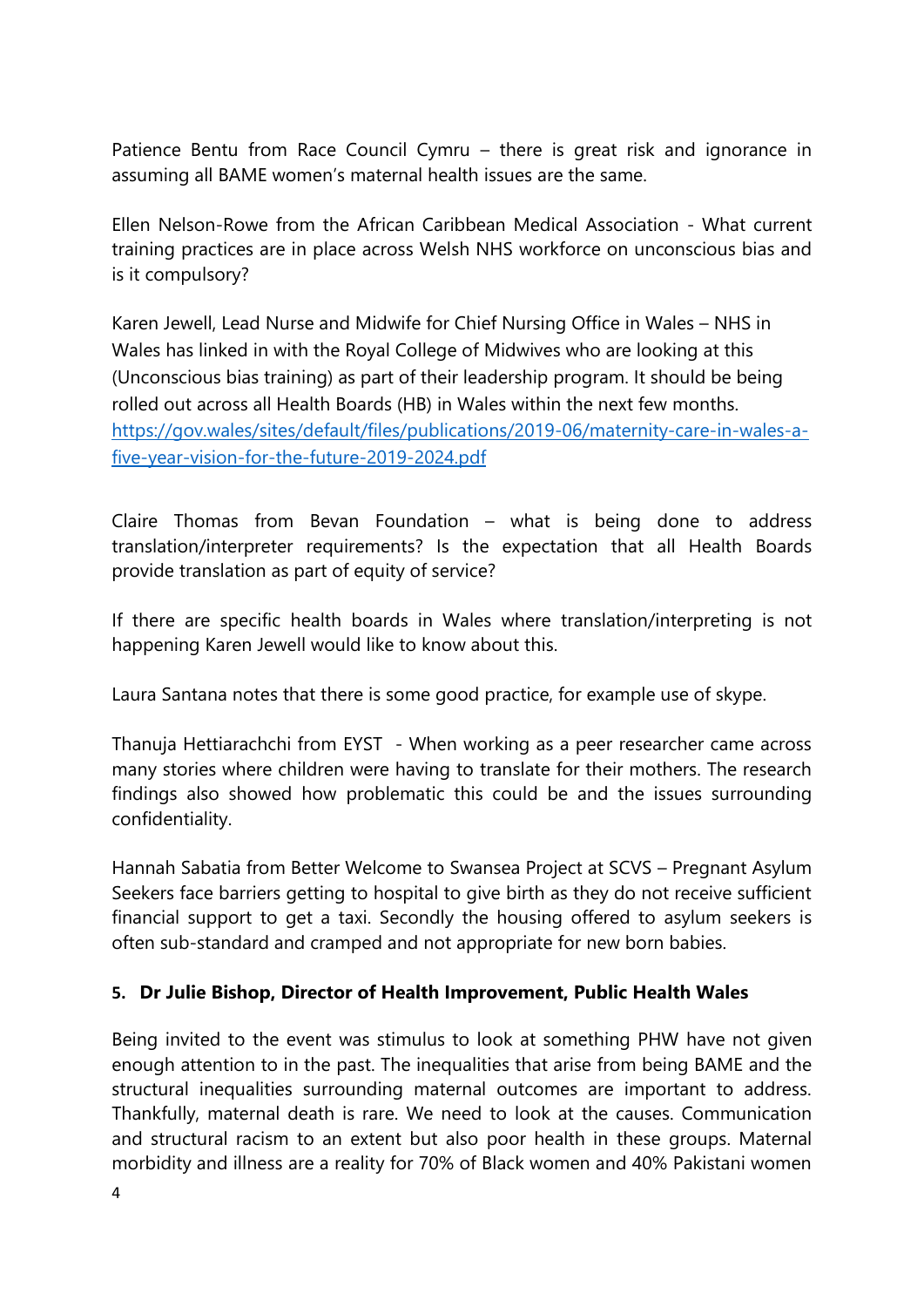in Wales/UK for example. In 2011 Black women were 2.5 times more likely to die in Childbirth and the current EMBRRACE report findings from 2015-17 show Black women are 5 times more likely to die than white women. The problem is getting worse. Again, when we look at causes, we can see for example that Anaemia can be an important indication of pregnancy problems, which is why communication is so important. Also, the issue of not accessing ante-natal care and general poor health which may affect certain groups such as refugees and asylum seekers (RAS).

Studies suggest women with African – Caribbean backgrounds are less likely to access ante-natal care. There is a tendency to blame the user. Of course, in fact, it is about how the services are run. Primary Care needs to be focused on changing to meet need not focusing on patients being 'wrong' for services.

Karen Jewell is leading on a piece of work looking at how we structure our services, access is crucial. It is very hard to find information and data on access statistics and in fact PHW doesn't actually report on data concerning ethnicity and attendance and maybe it should.

Our programme the first 1000 days focuses on reducing inequalities and improving outcomes from pregnancy to toddler age. <http://www.wales.nhs.uk/sitesplus/documents/888/Parental%20insights%20E.pdf>

## **6. Lucy Evans, Lecturer in Midwifery at Swansea University, and lead for admissions.**

In addressing Maternal Mortality for Women of Colour the midwifery students are focused on learning about a range of issues including access barriers, infant mortality, breastfeeding support, post-natal education to name a few. It is important to focus on midwifery students because they are the future and we must not just have one module on cultural differences. It must be embedded into all taught modules.

We are teaching our students not to stereotype, to be open-minded to have an ongoing practice of educating yourself, to 'ooze' the notion that you have all the time in the world for that woman, to ask about preferences, to be aware of symptoms that may disproportionally affect women from specific ethnic minority backgrounds. We encourage our students to think about their conscious and unconscious bias, to challenge language in a professional way and to be part of a push for continuity of care (Maternity Strategy's 5-year vision).

Swansea University has a program focusing on decolonizing the curriculum and encouraging inclusivity <https://www.swansea.ac.uk/inclusivity-academy/>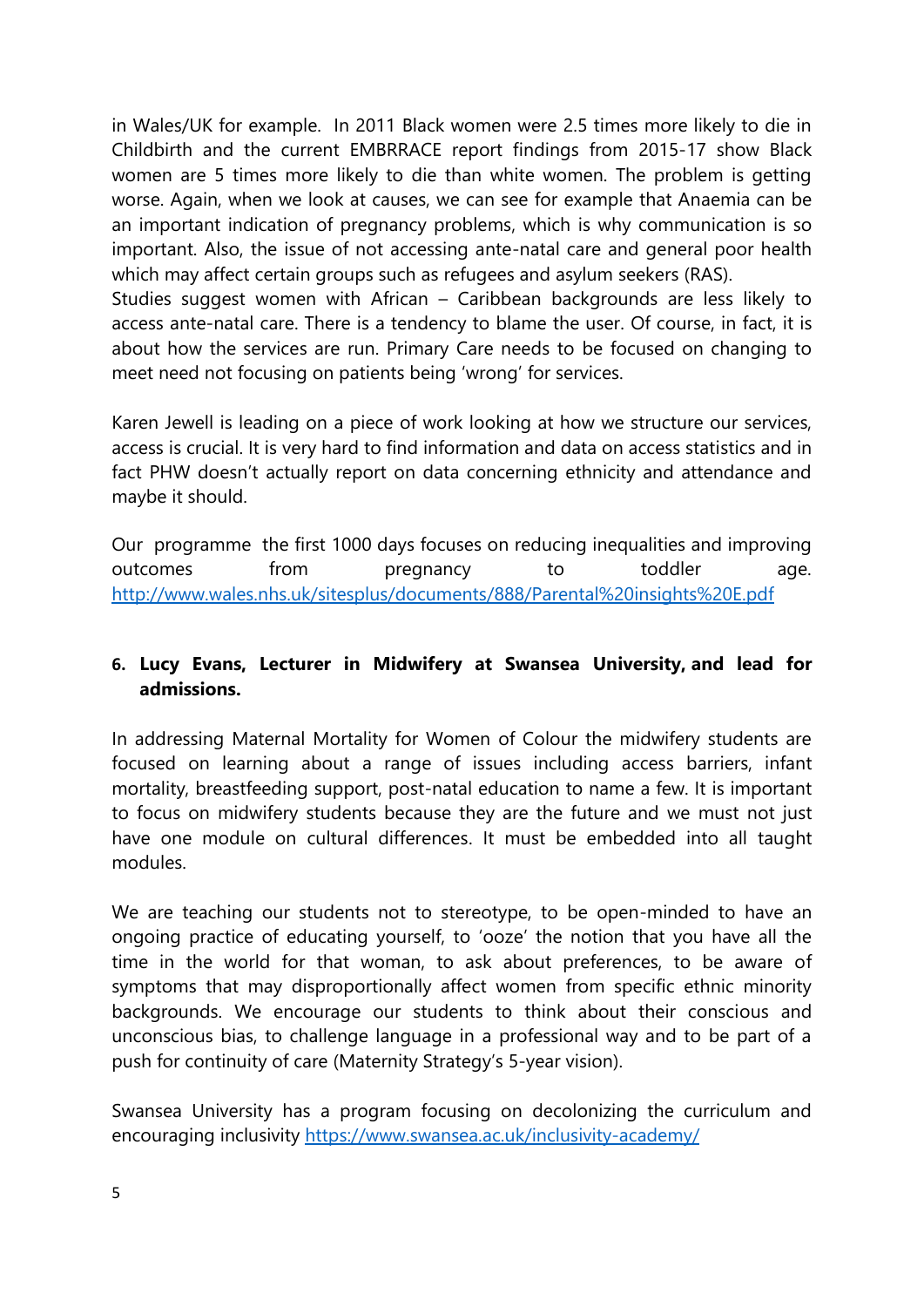What's next in teaching midwifery? There is lots of movement across the UK

- Looking to diversify the student cohort
- Mentorship what is happening on the shop floor?
- We are re-writing our curriculum on the back of the Nursing Midwifery Council guidance in terms of cultural competency being threaded into every module and everyday care.
- The department has obtained a small grant from SAILS to do some widening access work to attract students from diverse backgrounds and make a step towards a more diverse workforce of the future. Targeting 6<sup>th</sup> forms and FE colleges.
- In Wales we are encouraged to focus on Welsh medium provision but what other 1<sup>st</sup> and 2<sup>nd</sup> languages could we be actively promoting in our recruitment?

#### **7. Discussion and Questions – Part Two**

- How are above initiatives measured in terms of their impact?
- Several people in the discussion and the chat expressed dismay and concern about generalising that Black women don't access ante-natal care.
- One woman shared her personal experience: AB experienced heart palpitations and repeatedly went to see doctor and midwife who brushed it off as usual morning sickness and vertigo. Finally, AB was referred to hospital and ended up having a blood transfusion and stayed in for a week. Impacted on AB's belief in medical professionals as was not listened to or taken seriously when she was describing her symptoms.
- Continuity of care is part of the new maternity vision for Wales. Women will see no more than 2 midwives throughout their outpatient pregnancy journey and all women will have a named midwife. It is now recognised how important it is to build up a relationship, despite the challenge's workforce wise.
- The maternity care workforce needs to be diverse midwives, obstetricians all of us need to step up and address this and have a targeted approach. The chief nursing officer has stated we need a focus on this.
- Karen Jewell, Lead Nurse and Midwife for Chief Nursing Office in Wales the 'Train, Work, Live' initiative in Wales is aimed at encouraging a more diverse workforce.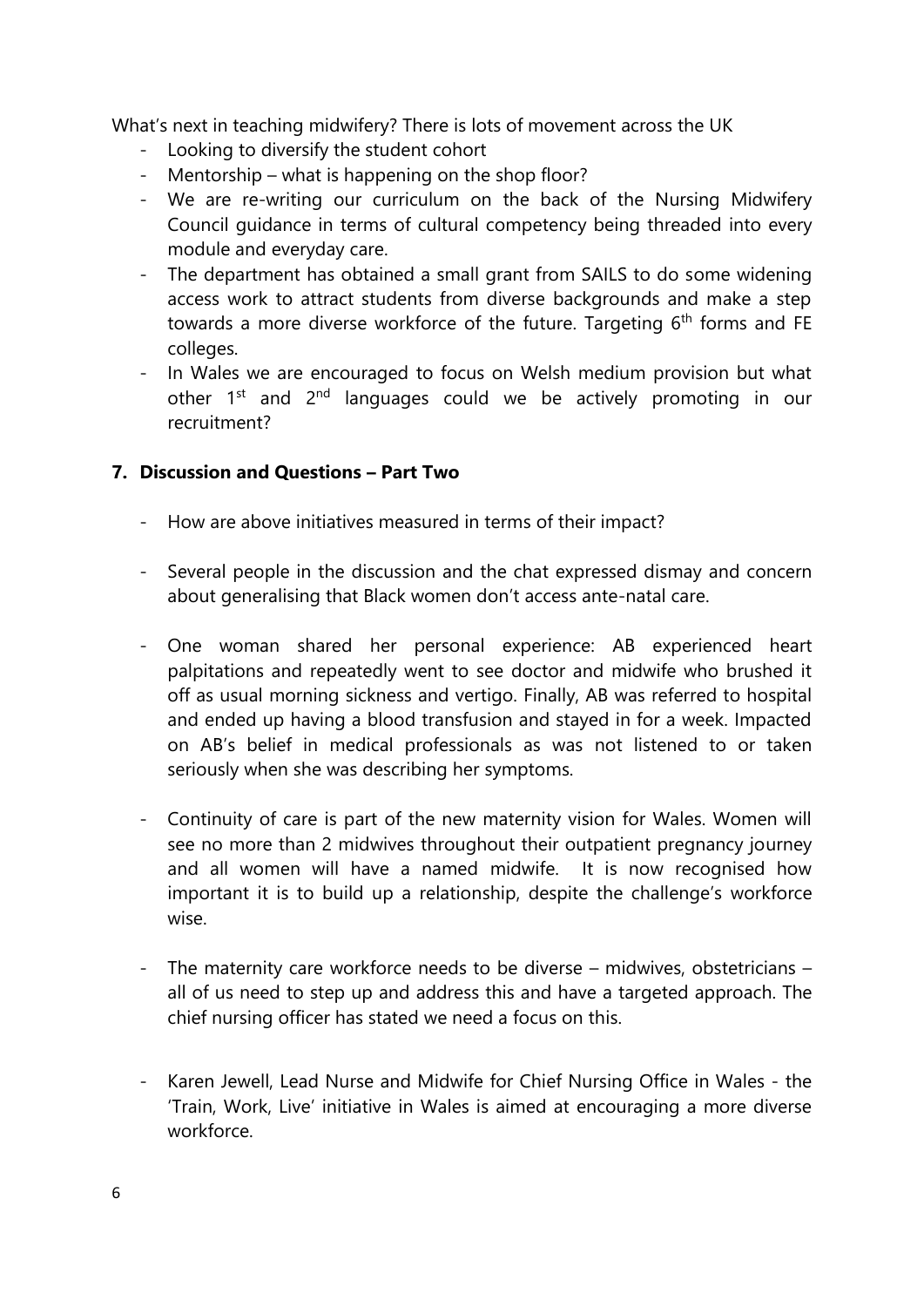- Participants in the forum expressed concern that we are not seeing career progression from BAME people and so BAME people choose to progress their careers elsewhere.
- Karen Jewell spoke of the RCM leadership campaign and the current recruitment for a BAME person in this associate role.
- Disclosure of Domestic Abuse an ongoing issue. Essential to have professional interpreters, confidentiality systems, continuity of carer and pathway and routine questioning used by all.
- Patience (RCC) notes that her biggest dream is to see racial diversity in recruitment of maternal health workers. It would go a long way. Also, what about looking specifically at health issues which disproportionately affect Black women for example Fibroids and NHS waiting lists.
- Karen Jewell will take this to policy leads and come back with a response. Dr Julie Bishop – this should be on basis on clinical need.
- Laura Santana is there scope for specialist midwives (like we have a Refugee and Asylum Seeker specialist midwife in Cardiff) to look specifically at BAME women's health issues?
- Karen Jewell PHE are currently looking specifically at this.

## **Notes from the Chat Substative comments**

10:54:53 From F : Thank you so much Laura. I can resonate with all you said. I agree each woman should be treated as an individual rather than being stereotyped. Based on my own personal experiences with my two children, their pregnancies, birth and breast-feeding experiences were entirely different.

11:02:01 From EC : Several matters discussed resonate with me through experiences of friends and 'service users', other matters I was not aware of. I am surprised that there has not been much attention for this topic, considering there have been a number of reports about higher incidence of maternal deaths among BAME/migrant women in the UK since 2012.....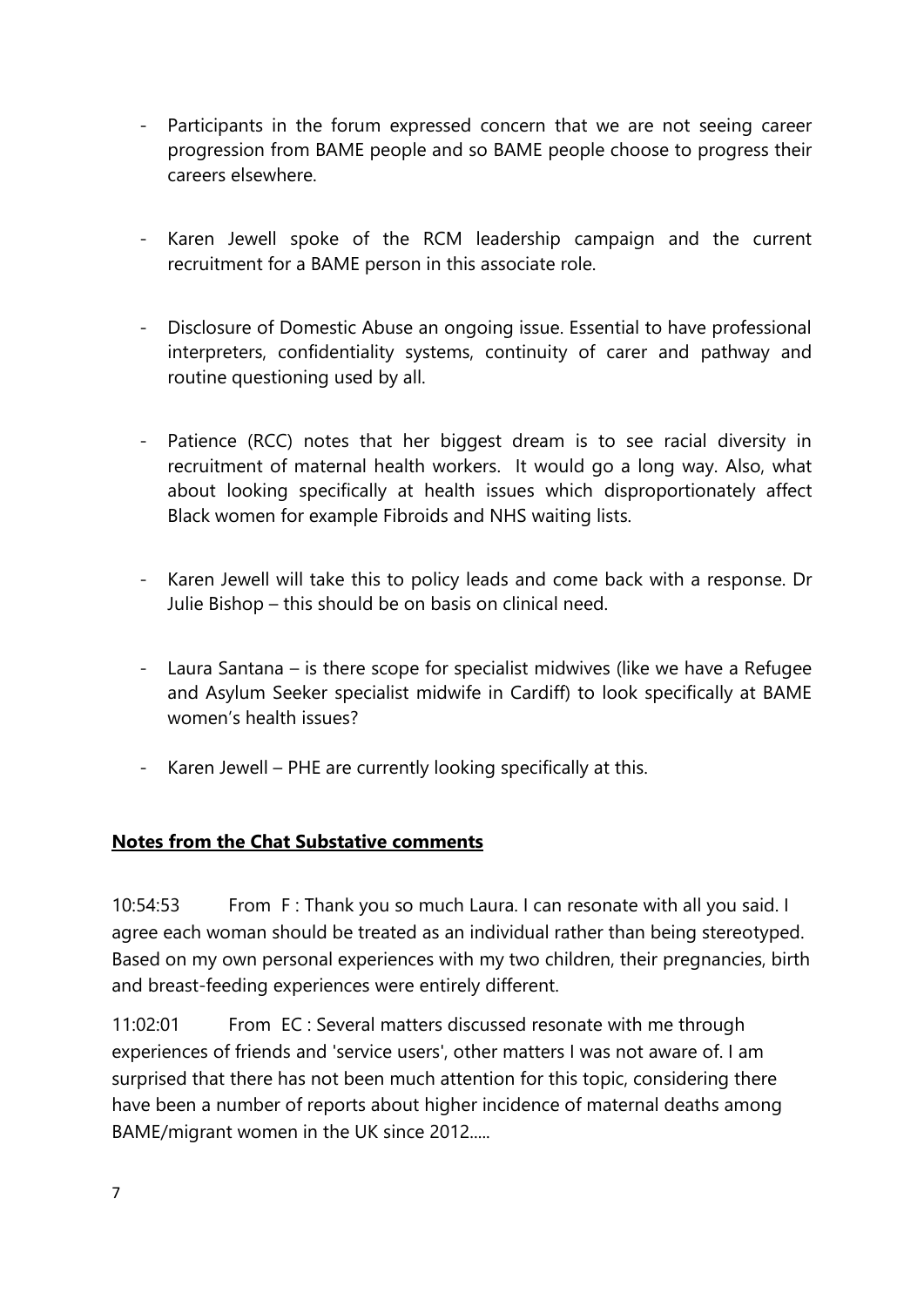11:03:38 From EC (Newport) : Access to/provision of language support is vital; in my experience is that this needs to go hand in hand with the quality of interpreting and good practice issues!

11:05:11 From F: Thank you Antonia Ashaye, Language Barrier poses a major issue. Most times, Assumptions are being made and sometimes lead to wrong diagnosis.

11:06:44 From HS- Scvs : Works with Better Welcome project in Swansea mentoring people seeking Asylum arriving in the city. As we speak 2 of our women participants are having their babies. The challenges has been immense , not just because it was Covid time, but also because of the limitations that asylum seekers have. Transport to hospital, language issues and all these things been spoken here. Just wanted to make aware that Asylum seeking women are and have an extra difficulty.

11:10:58 From EC : Having been a maternity nurse in a previous life, I agree with Laura that it is very important that a mother feels safe. If a woman feels safe, this usually has a positive impact on the birth process.

11:11:22 From RH: Postnatal depression is and iron deficiency is something very common and mostly taken as laziness of BAME Women even within family. Has there been any information in different language on postnatal depression and from where she can get confidential help??

11:12:12 From HS- Scvs : Also , without family near to help with childcare, the mothers worry about childcare of the older sibling.

11:12:13 From EC : Financial problems from people seeking asylum as well as migrants (especially those with NRPF) are a barrier to access health care

11:13:06 From MH: Many asylum seekers and refugees do not understand the letters sent to them by GPs and hospitals and some cases they miss important appointments and procedures

11:15:11 From EC: I know we are talking about maternal health, but I'd also like to draw attention to the reports of lower birthweights of babies from BAME women.

11:20:57 From RH : Experiences of young women coming from abroad after getting married to some one in UK and those mums to be from settled BAME Communities is very different for language and cultural differences of coming to this country and being with in laws something observed and talked about by new mums.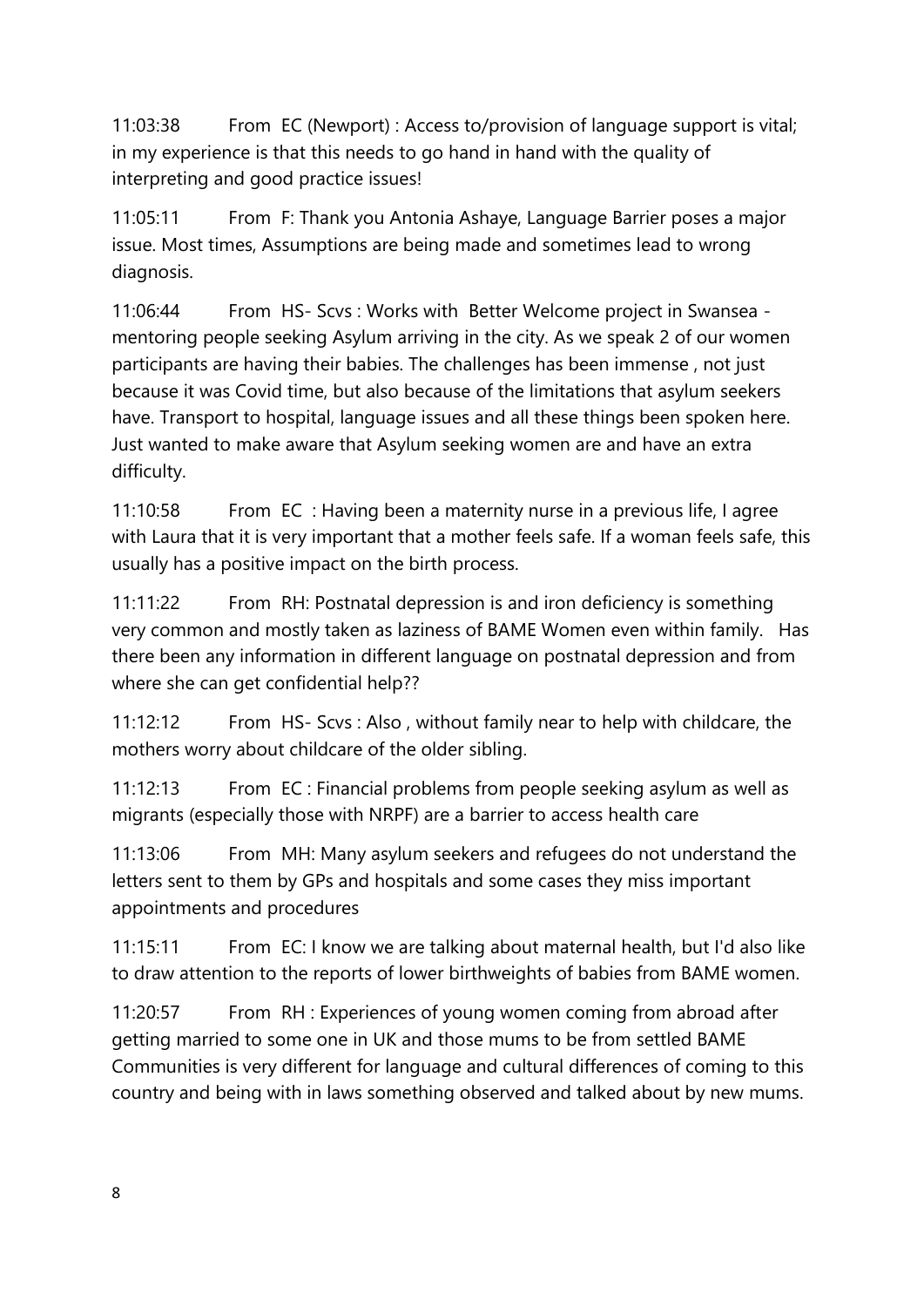11:21:02 EC: I would be very interested in how researchers (or others) have come to the conclusion that black women don't access antenatal care because they are not/less aware of health services as mentioned by Julie.

11:23:04 From EYST Rights : MBRACE report: https://www.npeu.ox.ac.uk/mbrrace-uk/reports

11:23:18 From JewellK : Ginger I would be happy to give a quick overview of the maternity 5 year vision launched last year if there is time

11:24:17 From JewellK : [https://gov.wales/sites/default/files/publications/2019-](https://gov.wales/sites/default/files/publications/2019-06/maternity-care-in-wales-a-five-year-vision-for-the-future-2019-2024.pdf) [06/maternity-care-in-wales-a-five-year-vision-for-the-future-2019-2024.pdf](https://gov.wales/sites/default/files/publications/2019-06/maternity-care-in-wales-a-five-year-vision-for-the-future-2019-2024.pdf)

11:24:53 From AD : Black women do try to access antenatal care. whilst I was pregnant with my second baby, I repeated informed my midwife that I was sick and went to the doctors with my symptoms of dizziness, etc. was told I had vertigo when in fact I had severe

11:28:11 From RH: Domestic abuse including financial, emotional and psychological having huge impact on many BAME Women again many of those who are coming from abroad. sometimes family member to accompany those pregnant women so they don't get the opportunity to speak about what is going on behind the closed doors.

11:28:39 From julie bishop : Researchers have looked at data on attendance at ante-natal care and found that those from black african and caribbean backgrounds are more likely not to attend all appointments. There will of course be lots of reasons for this that we need to understand better. As people have said, when people do access care they may not be heard.

11:29:13 From EC: Experiences such as those of AD and others are having a negative impact on the trust and confidence in health care provision... :(

11:30:02 From D: Is there an way of understanding coercive control for women not attending ante natal clinics

11:30:21 From Laura Santana : diverse recruitment is essential

11:31:58 From PB : I agree @Laura Santana. I believe that ensuring racial diversity in recruitment will help provide the necessary support that ethnic minority women need.

11:32:32 EC: I am aware that midwives in Newport have found innovative ways to help women give a safe way of indicating that they experience domestic violence